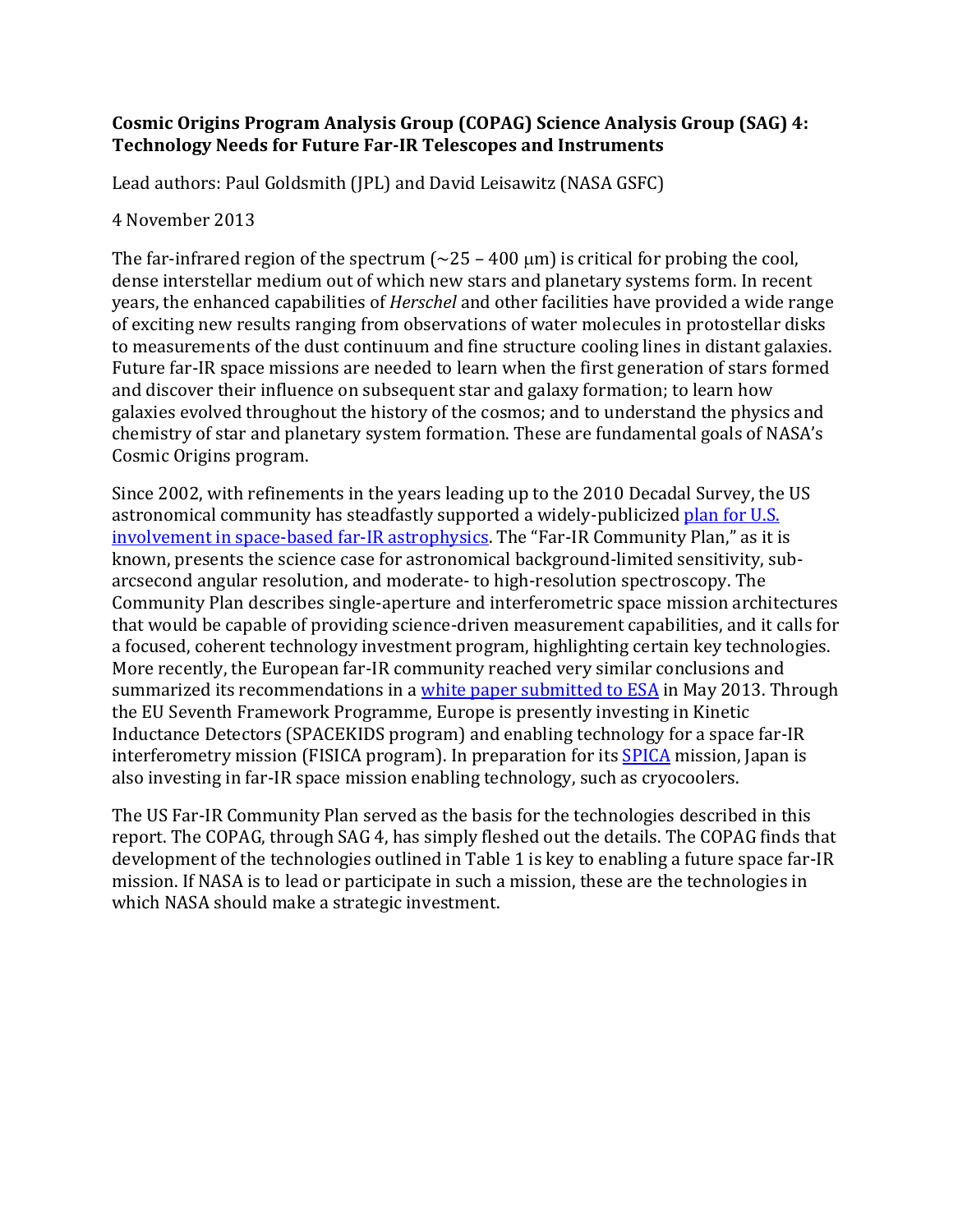|  | Table 1. Technology Needs for Future Far-IR Telescopes and Instruments (page 1 of 4) |
|--|--------------------------------------------------------------------------------------|
|  |                                                                                      |

|                             | Detector technology                                                                                                                                                                                                                                                                                                                                                                                                                                                                            |                                                                                                                                                                                                                                                                                                                                                                                                                                                                            |                                                                                                                                                                                                                                                                 | <b>Observatory-level technology</b>                                                                                                                                                                                                                                                                                                                                                                                                                                                   |                                                                                                                                                                                                                                                                                                                                                                                                                                                                                                                                                                                                                                                                                                            | <b>Cryo-cooling technology</b>                                                                                                                                                                                                                                                                                                                                                                                                                            |                                                                                                                                                                                                                                                                                                                                                                       |
|-----------------------------|------------------------------------------------------------------------------------------------------------------------------------------------------------------------------------------------------------------------------------------------------------------------------------------------------------------------------------------------------------------------------------------------------------------------------------------------------------------------------------------------|----------------------------------------------------------------------------------------------------------------------------------------------------------------------------------------------------------------------------------------------------------------------------------------------------------------------------------------------------------------------------------------------------------------------------------------------------------------------------|-----------------------------------------------------------------------------------------------------------------------------------------------------------------------------------------------------------------------------------------------------------------|---------------------------------------------------------------------------------------------------------------------------------------------------------------------------------------------------------------------------------------------------------------------------------------------------------------------------------------------------------------------------------------------------------------------------------------------------------------------------------------|------------------------------------------------------------------------------------------------------------------------------------------------------------------------------------------------------------------------------------------------------------------------------------------------------------------------------------------------------------------------------------------------------------------------------------------------------------------------------------------------------------------------------------------------------------------------------------------------------------------------------------------------------------------------------------------------------------|-----------------------------------------------------------------------------------------------------------------------------------------------------------------------------------------------------------------------------------------------------------------------------------------------------------------------------------------------------------------------------------------------------------------------------------------------------------|-----------------------------------------------------------------------------------------------------------------------------------------------------------------------------------------------------------------------------------------------------------------------------------------------------------------------------------------------------------------------|
| Name of<br>technology       | Large format, low<br>noise Far-IR direct<br>detectors                                                                                                                                                                                                                                                                                                                                                                                                                                          | <b>Ultralow-noise Far-IR</b><br>direct detectors                                                                                                                                                                                                                                                                                                                                                                                                                           | <b>Coherent Far-IR</b><br>detector arrays                                                                                                                                                                                                                       | Large, cryogenic far-IR<br>telescopes                                                                                                                                                                                                                                                                                                                                                                                                                                                 | Interferometry for far-<br><b>IR telescopes</b>                                                                                                                                                                                                                                                                                                                                                                                                                                                                                                                                                                                                                                                            | <b>High Efficiency</b><br><b>Cryocoolers</b>                                                                                                                                                                                                                                                                                                                                                                                                              | <b>High Performance</b><br><b>Sub-Kelvin Coolers</b>                                                                                                                                                                                                                                                                                                                  |
| <b>Brief</b><br>description | Future NASA Far-IR<br>missions require large<br>format detectors<br>optimized for the very<br>low photon backgrounds<br>present in space. Arrays<br>containing up to tens of<br>thousands of pixels are<br>needed to take full<br>advantage of the focal<br>plane available on a<br>large, cryogenic<br>telescope. Detector<br>sensitivity is required to<br>achieve background-<br>limited performance,<br>using direct (incoherent)<br>detectors to avoid<br>quantum-limited<br>sensitivity. | Future NASA Far-IR<br>missions require<br>detectors optimized for<br>the very low photon<br>backgrounds present in<br>space for spectroscopy.<br>Arrays containing up to<br>thousands of pixels are<br>needed to take full<br>advantage of the<br>spectral information<br>content available.<br>Detector sensitivity is<br>required to achieve<br>background-limited<br>performance, using<br>direct (incoherent)<br>detectors to avoid<br>quantum-limited<br>sensitivity. | <b>NASA's SOFIA</b><br>observatory as well as<br>suborbital and space<br>missions could achieve<br>a significant<br>observational capability<br>increase by upgrading<br>its single-pixel coherent<br>(heterodyne)<br>spectrometers to arrays.                  | Large telescopes<br>provide both light<br>gathering power, to see<br>the faintest targets, and<br>spatial resolution, to see<br>the most detail and<br>reduce source<br>confusion. To achieve<br>the ultimate sensitivity.<br>their emission must be<br>minimized, which<br>requires that these<br>telescopes be operated<br>at temperatures that,<br>depending on the<br>application, have to be<br>as low as 4K. Collecting<br>areas on the order of<br>10m diameter are<br>needed. | Interferometry in the far-<br>IR provides sensitive<br>integral field<br>spectroscopy with sub-<br>arcsecond angular<br>resolution and $R \sim 3000$<br>spectral resolution to<br>resolve protoplanetary<br>and debris disks and<br>measure the spectra of<br>individual high-z<br>galaxies, probing<br>beyond the confusion<br>limits of single-aperture<br>far-IR telescopes. A<br>structurally-connected<br>interferometer would<br>have these capabilities.<br>Eventually, the<br>formation-flying<br>interferometer<br>envisaged in the 2000<br>Decadal survey would<br>provide Hubble-class<br>angular resolution.<br>Telescopes are<br>operated at<br>temperatures that have<br>to be as low as 4K. | Optics and refrigerators<br>for far-IR and certain X-<br>ray missions require<br>very low temperatures<br>of operation, typically<br>roughly 4 K. Compact,<br>low-power, lightweight<br>coolers suitable for<br>space flight are needed<br>to provide this cooling.<br>4K cryocoolers provide<br>the heat sink for sub-<br>Kelvin coolers.                                                                                                                | Optics and detectors for<br>far-IR and certain X-ray<br>missions require very<br>low temperatures of<br>operation, typically in<br>the tens of milli-K.<br>Compact, low-power,<br>lightweight coolers<br>suitable for space flight<br>are needed to provide<br>this cooling.                                                                                          |
| <b>TABS</b><br>category     | 8.1.1                                                                                                                                                                                                                                                                                                                                                                                                                                                                                          | 8.1.1                                                                                                                                                                                                                                                                                                                                                                                                                                                                      | 8.1.1                                                                                                                                                                                                                                                           | 8.1.3                                                                                                                                                                                                                                                                                                                                                                                                                                                                                 | 8.1.3                                                                                                                                                                                                                                                                                                                                                                                                                                                                                                                                                                                                                                                                                                      | 8.1.3                                                                                                                                                                                                                                                                                                                                                                                                                                                     | 8.1.3                                                                                                                                                                                                                                                                                                                                                                 |
| Goals and<br>Objectives     | Detector format of at<br>least 16x16 with high<br>filling factor and with<br>sensitivities (noise<br>equivalent powers) of<br>10-19 W/ VHz are needed<br>for photometry. Fast<br>detector time constant<br>$(-200 \text{ }\mu\text{sec})$ is needed<br>for Fourier-transform<br>spectroscopy.                                                                                                                                                                                                  | Detector sensitivities<br>with noise equivalent<br>powers of $\approx 3.10^{-21}$<br>W/√Hz are needed for<br>spectroscopy, arrayable<br>in a close-packed<br>configuration in at least<br>one direction.                                                                                                                                                                                                                                                                   | Develop broad tunable<br>bandwidth array<br>receivers for operation at<br>frequencies of 1THz -<br>5THz, Arrays of at least<br>16 pixels would be<br>required to have<br>significant impact.<br>Should include optics<br>and accompanying<br>system components. | The goal is to develop a<br>feasible and affordable<br>approach to producing a<br>10m-class telescope<br>with sufficiently high<br>specific stiffness,<br>strength, and low areal<br>density to be launched,<br>while maintaining<br>compatibility with<br>cryogenic cooling and<br>far-IR surface<br>quality/figure of ~1µm<br>RMS.                                                                                                                                                  | The goal is to develop a<br>feasible and affordable<br>(Probe-class) approach<br>to producing a 40m-<br>class interferometer<br>capable of launch and<br>operation, in which a<br>single science<br>instrument provides both<br>dense coverage of the u-<br>v plane for high-quality,<br>sub-arcsecond imaging<br>and Fourier Transform<br>Spectroscopy over the<br>entire spectral range 25<br>$-400$ microns in an<br>instantaneous field of<br>view >1 arcminute.                                                                                                                                                                                                                                       | Extend JWST cryocooler<br>technology to enable<br>cooling from a base<br>temperature of ~300K<br>and cooling to $\neg$ 4 K with<br>a continuous heat lift of<br>180mW at 18 K and 72<br>mW at 4 K, with <200W<br>of input power. Such<br>coolers are required for<br>several mission<br>concepts. More stringent<br>requirements may<br>pertain to a large single-<br>aperture far-IR telescope<br>if a cryocooler is used to<br>cool the primary mirror. | A cryocooler operating<br>from a base temperature<br>of ~4K and cooling to 30<br>mK with a continuous<br>heat lift of 5 µW at 50<br>mK and $1 \mu W$ at 30 mK<br>is required for several<br>mission concepts.<br>Features such as<br>compactness, low<br>power, low vibration,<br>intermediate cooling and<br>other impact-reducing<br>design aspects are<br>desired. |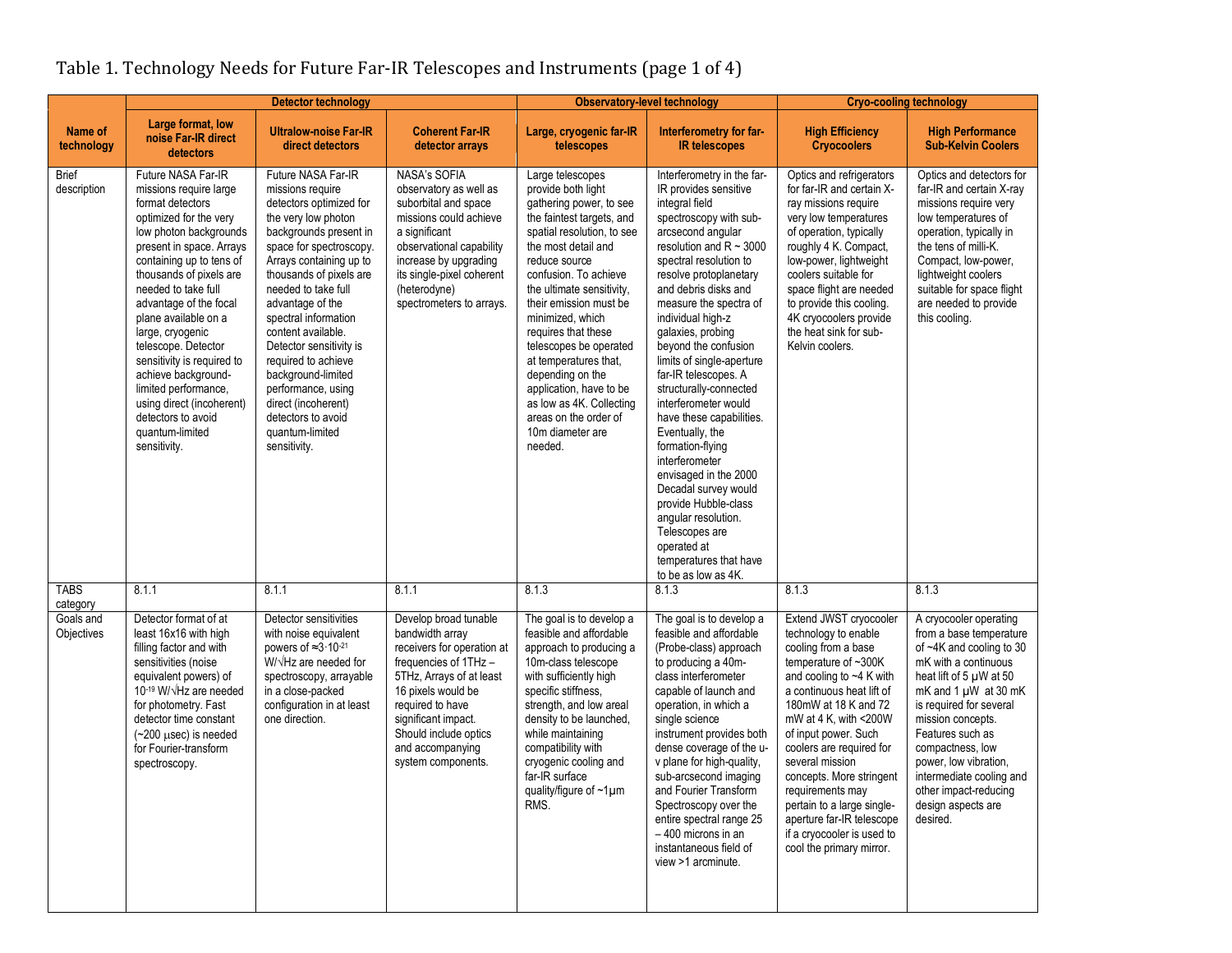| Name of<br>technology     | Large format, low<br>noise Far-IR direct<br>detectors                                                                                                                                                                                                                                                                                                                                   | <b>Ultralow-noise Far-IR</b><br>direct detectors                                                                                                                                      | <b>Coherent Far-IR</b><br>detector arrays                                                                                     | Large, cryogenic far-IR<br>telescopes                                                                                                                                                                                                                                                                                                               | Interferometry for far-<br><b>IR telescopes</b>                                                                                                                                                                                                                                                                       | <b>High Efficiency</b><br><b>Cryocoolers</b>                                                                                                                                                                                                                                                                                                                                                                                                            | <b>High Performance</b><br><b>Sub-Kelvin Coolers</b>                                                                                                                                                                                                                                                                            |
|---------------------------|-----------------------------------------------------------------------------------------------------------------------------------------------------------------------------------------------------------------------------------------------------------------------------------------------------------------------------------------------------------------------------------------|---------------------------------------------------------------------------------------------------------------------------------------------------------------------------------------|-------------------------------------------------------------------------------------------------------------------------------|-----------------------------------------------------------------------------------------------------------------------------------------------------------------------------------------------------------------------------------------------------------------------------------------------------------------------------------------------------|-----------------------------------------------------------------------------------------------------------------------------------------------------------------------------------------------------------------------------------------------------------------------------------------------------------------------|---------------------------------------------------------------------------------------------------------------------------------------------------------------------------------------------------------------------------------------------------------------------------------------------------------------------------------------------------------------------------------------------------------------------------------------------------------|---------------------------------------------------------------------------------------------------------------------------------------------------------------------------------------------------------------------------------------------------------------------------------------------------------------------------------|
| <b>TRL</b>                | Single detectors are at<br>$\neg$ TRL5, but<br>demonstrated array<br>architectures are lagging<br>at ~TRL3. Sensitive, fast<br>detectors (TES<br>bolometers and MKIDs<br>in small arrays) are at<br>TRL 3 for application in<br>an interferometric<br>mission.                                                                                                                          | Single detectors are<br>approaching TRL3.                                                                                                                                             | For SOFIA, only single<br>pixel receivers have<br>been developed for<br>flight; arrays of 16 pixels<br>are approaching TRL~4. | JWST Be mirror<br>segments may meet<br>requirements now, so<br>TRL5 with an extremely<br>expensive technology;<br>TRL3 exists for other<br>materials.                                                                                                                                                                                               | Wide field-of-view<br>spatio-spectral<br>interferometry has been<br>demonstrated in the lab<br>at visible wavelengths<br>with a testbed that is<br>functionally and<br>operationally equivalent<br>to a space-based far-IR<br>interferometer. Current<br>TRL is 5 for a 40 m<br>Probe-class far-IR<br>interferometer. | Existing Stirling and J-T<br>coolers with worse<br>performance are high<br>TRL. The TRL is 4 for<br>far-IR interferometric<br>mission application.                                                                                                                                                                                                                                                                                                      | Existing magnetic<br>refrigeration<br>demonstrations have<br>achieved TRL3-4.                                                                                                                                                                                                                                                   |
| Tipping point             | TRL5 with transition<br>edge sensors could be<br>achieved within 3 years<br>with moderate<br>investment; with MKIDs<br>within 4-5 years. TRL 6<br>can be attained in 4<br>years for interferometric<br>mission application.                                                                                                                                                             | TRL4-5 with transition<br>edge sensors could be<br>achieved within 3 years<br>with moderate<br>investment; with MKIDs<br>within 4-5 years.                                            | TRL4-5 could be<br>achieved within a few<br>years, and would enable<br>flight opportunities on<br><b>SOFIA</b>                | TRL4 could be achieved<br>within 3 years with<br>modest investments<br>using existing materials.                                                                                                                                                                                                                                                    | By extending support for<br>an ongoing NASA<br>project, TRL6 can be<br>achieved at moderate<br>cost in 2 years.                                                                                                                                                                                                       | Modest investments<br>based on existing<br>demonstration to reach<br>tipping point. Substitute<br><sup>3</sup> He for working fluid in<br>JWST cooler, then reach<br>TRL 6 for a far-IR<br>interferometer within 3<br>years.                                                                                                                                                                                                                            | Modest investments<br>based on existing<br>technology to reach<br>tipping point. Continuous<br>ADR developed for IXO<br>can be matured to TRL 6<br>for far-IR focal plane<br>cooling to tens of mK in<br>2 years.                                                                                                               |
| <b>NASA</b><br>capability | NASA has laboratory<br>fabrication facilities at<br>GSFC and JPL currently<br>working at a low level on<br>these technologies.                                                                                                                                                                                                                                                          | NASA has laboratory<br>fabrication facilities at<br>GSFC and JPL currently<br>working at a low level on<br>these technologies.                                                        | NASA has laboratory<br>fabrication facilities at<br>JPL currently working at<br>a low level on these<br>technologies.         | NASA has cryogenic<br>mirror testing capabilities<br>at GSFC, MSFC, and<br>JPL; mirror production<br>would likely rely on<br>industry partnerships.                                                                                                                                                                                                 | NASA has invested in<br>the lab testbed and<br>associated modeling and<br>algorithm development<br>through ROSES APRA,<br>and has invested in a<br>balloon far-IR<br>interferometry<br>experiment that will fly in<br>2015.                                                                                           | Industry is well-suited for<br>this work.                                                                                                                                                                                                                                                                                                                                                                                                               | NASA has cryogenic<br>refrigerator fabrication<br>and testing capabilities<br>at GSFC, with some<br>relevant experience at<br>JPL.                                                                                                                                                                                              |
| Benefit                   | Sensitivity reduces<br>observing times from<br>many hours to a few<br>minutes ( $\approx$ 100x<br>improvement), while<br>array format increases<br>areal coverage by 10x-<br>100x. Overall mapping<br>speed can increase by<br>factors of thousands.<br>Sensitivity enables<br>measurement of low<br>surface brightness<br>debris disks and<br>protogalaxies with an<br>interferometer. | Sensitivity reduces<br>observing times from<br>many hours to a few<br>minutes $(\approx 100x$<br>improvement). Overall<br>observing speed can<br>increase by factors of<br>thousands. | Observations would be<br>significantly (>10x) faster<br>in imaging applications.                                              | Low-cost, light-weight<br>cryogenic optics are<br>required to enable the<br>development of large<br>aperture far-IR<br>telescopes in the 2020<br>decade.<br>Large apertures are<br>required to provide the<br>spatial resolution and<br>sensitivity needed to<br>follow up on discoveries<br>with the current<br>generation of space<br>telescopes. | 40 m class<br>interferometric baselines<br>are required to provide<br>the spatial resolution<br>needed to follow up on<br>discoveries made with<br>the Spitzer and Herschel<br>space telescopes, and to<br>provide information<br>complementary to that<br>attainable with ALMA<br>and JWST.                          | Space qualified 4 K<br>cryocoolers will replace<br>expendable cryogens,<br>which are huge<br>consumers of volume<br>and mass, drive mission<br>cost, and limit mission<br>lifetime. Large-capacity<br>cryocoolers are required<br>to achieve astrophysical<br>photon background-<br>limited sensitivity in the<br>far-IR and meet<br>sensitivity requirements<br>to achieve the science<br>goals for future far-IR<br>telescopes or<br>interferometers. | Sub-Kelvin cryocoolers<br>are required to achieve<br>astrophysical photon<br>background-limited<br>sensitivity in the far-IR<br>and meet sensitivity<br>requirements to achieve<br>the science goals for<br>future far-IR telescopes<br>or interferometers. Sub-<br>K goal is also important<br>for certain X-ray<br>detectors. |

<u> 1980 - Johann Barbara, martxa amerikan personal (h. 1980).</u>

## Table 1. Technology Needs for Future Far-IR Telescopes and Instruments (page 2 of 4)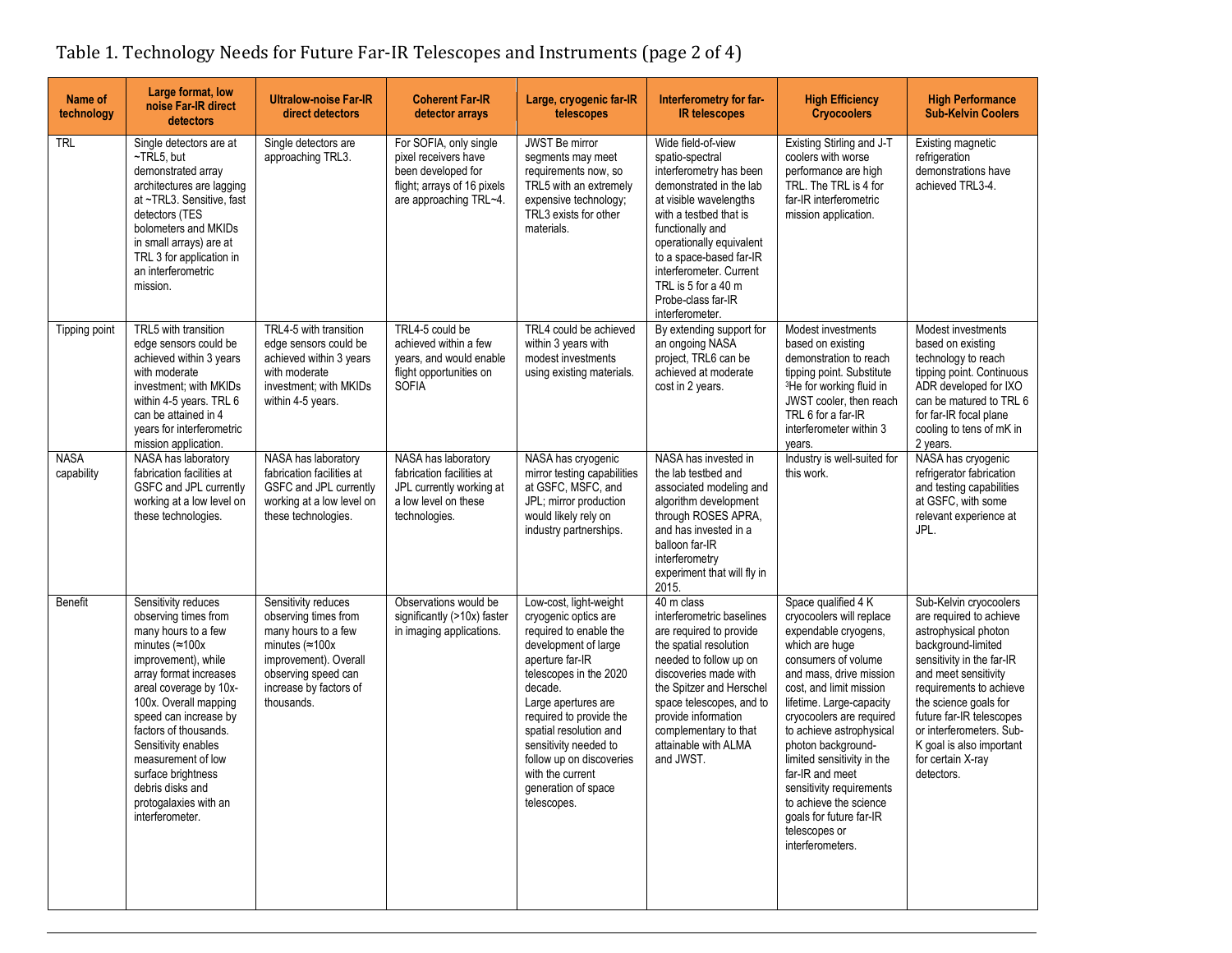| Name of<br>technology                 | Large format, low<br>noise Far-IR direct<br>detectors                                                                                                                                                                                                                                                                                                                                                             | <b>Ultralow-noise Far-IR</b><br>direct detectors                                                                                                                                                                                                                                                                                                                                                                  | <b>Coherent Far-IR</b><br>detector arrays                                                                     | Large, cryogenic far-IR<br>telescopes                                                                                                                                                                                            | Interferometry for far-<br><b>IR telescopes</b>                                                                                                                                                                                                                                                          | <b>High Efficiency</b><br><b>Cryocoolers</b>                                                                                                                                                                       | <b>High Performance</b><br><b>Sub-Kelvin Coolers</b>                                                                                                                                                               |
|---------------------------------------|-------------------------------------------------------------------------------------------------------------------------------------------------------------------------------------------------------------------------------------------------------------------------------------------------------------------------------------------------------------------------------------------------------------------|-------------------------------------------------------------------------------------------------------------------------------------------------------------------------------------------------------------------------------------------------------------------------------------------------------------------------------------------------------------------------------------------------------------------|---------------------------------------------------------------------------------------------------------------|----------------------------------------------------------------------------------------------------------------------------------------------------------------------------------------------------------------------------------|----------------------------------------------------------------------------------------------------------------------------------------------------------------------------------------------------------------------------------------------------------------------------------------------------------|--------------------------------------------------------------------------------------------------------------------------------------------------------------------------------------------------------------------|--------------------------------------------------------------------------------------------------------------------------------------------------------------------------------------------------------------------|
| <b>NASA Needs</b>                     | Far-IR detector<br>technology is an<br>enabling aspect of all<br>future far-IR mission<br>concepts, and is<br>essential for future<br>progress. This<br>technology can improve<br>science capability at a<br>fixed cost much more<br>rapidly than larger<br>telescope sizes.<br>However, the<br>development serves<br>Astrophysics almost<br>exclusively (with some<br>impact to Planetary and<br>Earth studies). | Far-IR detector<br>technology is an<br>enabling aspect of all<br>future far-IR mission<br>concepts, and is<br>essential for future<br>progress. This<br>technology can improve<br>science capability at a<br>fixed cost much more<br>rapidly than larger<br>telescope sizes.<br>However, the<br>development serves<br>Astrophysics almost<br>exclusively (with some<br>impact to Planetary and<br>Earth studies). | This technology is a key<br>technology of benefit for<br>NASA's next SOFIA<br>instruments (3rd Gen).          | This technology is a key<br>enabling technology for<br>a future NASA-built far-<br>IR mission consistently<br>given high priority by the<br>far-IR astrophysics<br>community.                                                    | Wide-field spatio-<br>spectral interferometry is<br>a key enabling<br>technology for a NASA<br>far-IR Astrophysics<br>mission consistently<br>given high priority by the<br>far-IR astrophysics<br>community. Potential<br>applications also exist in<br>NASA's Planetary and<br>Earth Science programs. | This technology is a key<br>enabling technology for<br>any future NASA-built<br>far-IR mission. It is<br>applicable to missions of<br>all classes (balloons,<br>Explorers, Probes, and<br>flagship observatories). | This technology is a key<br>enabling technology for<br>any future NASA-built<br>far-IR mission. It is<br>applicable to missions of<br>all classes (balloons,<br>Explorers, Probes, and<br>flagship observatories). |
| Non-NASA<br>but<br>aerospace<br>needs | This technology is<br>primarily needed and<br>supported by NASA.                                                                                                                                                                                                                                                                                                                                                  | This technology is<br>primarily needed and<br>supported by NASA.                                                                                                                                                                                                                                                                                                                                                  | Such receivers have<br>numerous aerospace<br>applications, remote-<br>sensing, situational<br>awareness, etc. | Lightweight telescopes<br>are critically important<br>for remote sensing<br>applications.                                                                                                                                        | Unknown but could be<br>important.                                                                                                                                                                                                                                                                       | This technology is<br>primarily needed and<br>supported by NASA.                                                                                                                                                   | This technology is<br>primarily needed and<br>supported by NASA.                                                                                                                                                   |
| Non-<br>aerospace<br>needs            | Large format arrays are<br>needed by suborbital<br>astrophysics missions.<br>and similar technologies<br>find application in airport<br>screening devices for<br>DHS.                                                                                                                                                                                                                                             | Unknown but could be<br>important.                                                                                                                                                                                                                                                                                                                                                                                | Similar technologies find<br>application in airport<br>screening devices for<br>DHS.                          | Ground based, airborne,<br>balloon and sounding<br>rocket telescopes could<br>all benefit from this<br>technology                                                                                                                | Unknown but could be<br>important.                                                                                                                                                                                                                                                                       | Ground based, airborne,<br>balloon and sounding<br>rocket telescopes could<br>all benefit from this<br>technology; other<br>laboratory needs could<br>be fulfilled with<br>commercialization.                      | Ground based, airborne,<br>balloon and sounding<br>rocket telescopes could<br>all benefit from this<br>technology; other<br>laboratory needs could<br>be fulfilled with<br>commercialization.                      |
| Technical<br>risk                     | Technical risk for<br>individual detectors is<br>low, as the approach is<br>relatively mature. TES<br>bolometers and MKIDs<br>are promising alternative<br>technologies. Large<br>format array<br>technologies include<br>integrated readout<br>devices, which have<br>moderate development<br>risk.                                                                                                              | Technical risk for<br>individual detectors is<br>low, as the approach is<br>relatively mature. Large<br>format array<br>technologies include<br>integrated readout<br>devices, which have<br>moderate development<br>risk.                                                                                                                                                                                        | Technical risk is<br>moderate, as basic<br>technology has<br>significant prior<br>investment.                 | Technical risk is low, as<br>development of many<br>other mirror materials<br>leverages large existing<br>investments in industry;<br>NASA needs in the near<br>term can be<br>demonstrated by testing<br>existing technologies. | Technical risk is low, as<br>the technique is well<br>beyond the proof-of-<br>concept stage and<br>currently at TRL 5.<br>Future work will yield<br>insight into the practical<br>limitations of the<br>technique when it is<br>applied to a space-<br>based far-IR<br>interferometer.                   | Technical risk is low, as<br>development leverages<br>previous investments at<br>NASA.                                                                                                                             | Technical risk is low, as<br>development leverages<br>previous investments at<br>NASA.                                                                                                                             |

Table 1. Technology Needs for Future Far-IR Telescopes and Instruments (page 3 of 4)